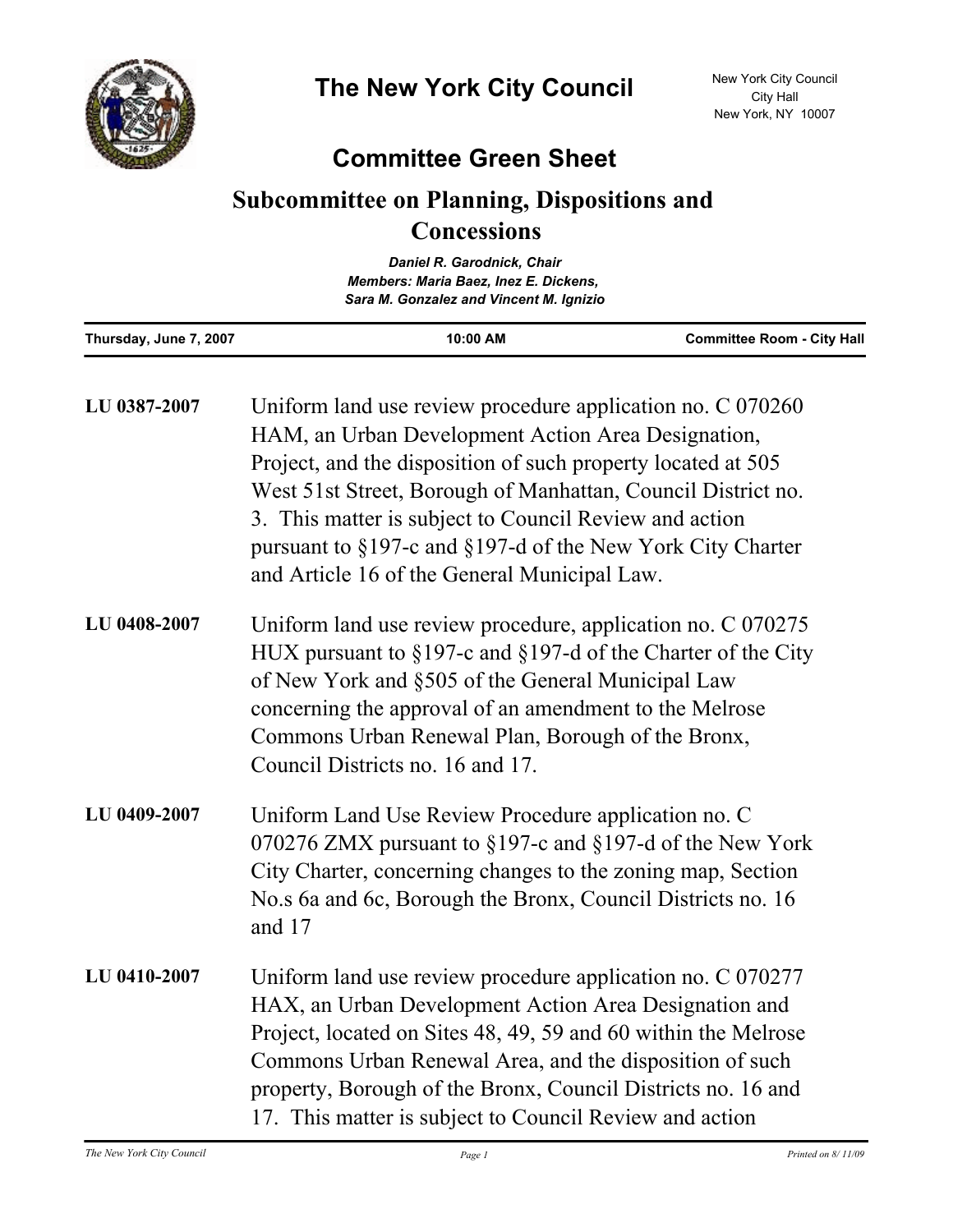| pursuant to $\S 197$ -c and $\S 197$ -d of the New York City Charter |
|----------------------------------------------------------------------|
| and Article 16 of the General Municipal Law.                         |

Uniform land use review procedure application no. C 070308 HAM, an Urban Development Action Area Designation and Project, located at 1463, 1465, 1475, 1473 Fifth Avenue and 3 East 118th Street, and the disposition of such property, Borough of Manhattan, Council District no. 9. This matter is subject to Council Review and action pursuant to §197-c and §197-d of the New York City Charter and Article 16 of the General Municipal Law. **LU 0411-2007**

- Application no. 20075312 HAK, an Urban Development Action Area Project known as Horsford Poteat ENY6A, located in Community Board 5, Council District no. 42, Borough of Brooklyn. This matter is subject to Council review and action pursuant to Article 16 of the New York General Municipal Law, at the request of the New York City Department of Housing Preservation and Development, and pursuant to Section 696 of the General Municipal Law for an exemption from real property taxes. **LU 0404-2007**
- Application no. 20075334 HAX, an Urban Development Action Area Project located at 366 East 154th Street, Council District no. 17, Borough of the Bronx. This matter is subject to Council review and action pursuant to Article 16 of the New York General Municipal Law, at the request of the New York City Department of Housing Preservation and Development. **LU 0424-2007**
- Application no. 20075336 HAK, an amendment to an Urban Development Action Area Project, located at 653 and 655 Hinsdale Avenue, Council District no. 42, Borough of Brooklyn. This matter is subject to Council review and action pursuant to Article 16 of the New York General Municipal **LU 0426-2007**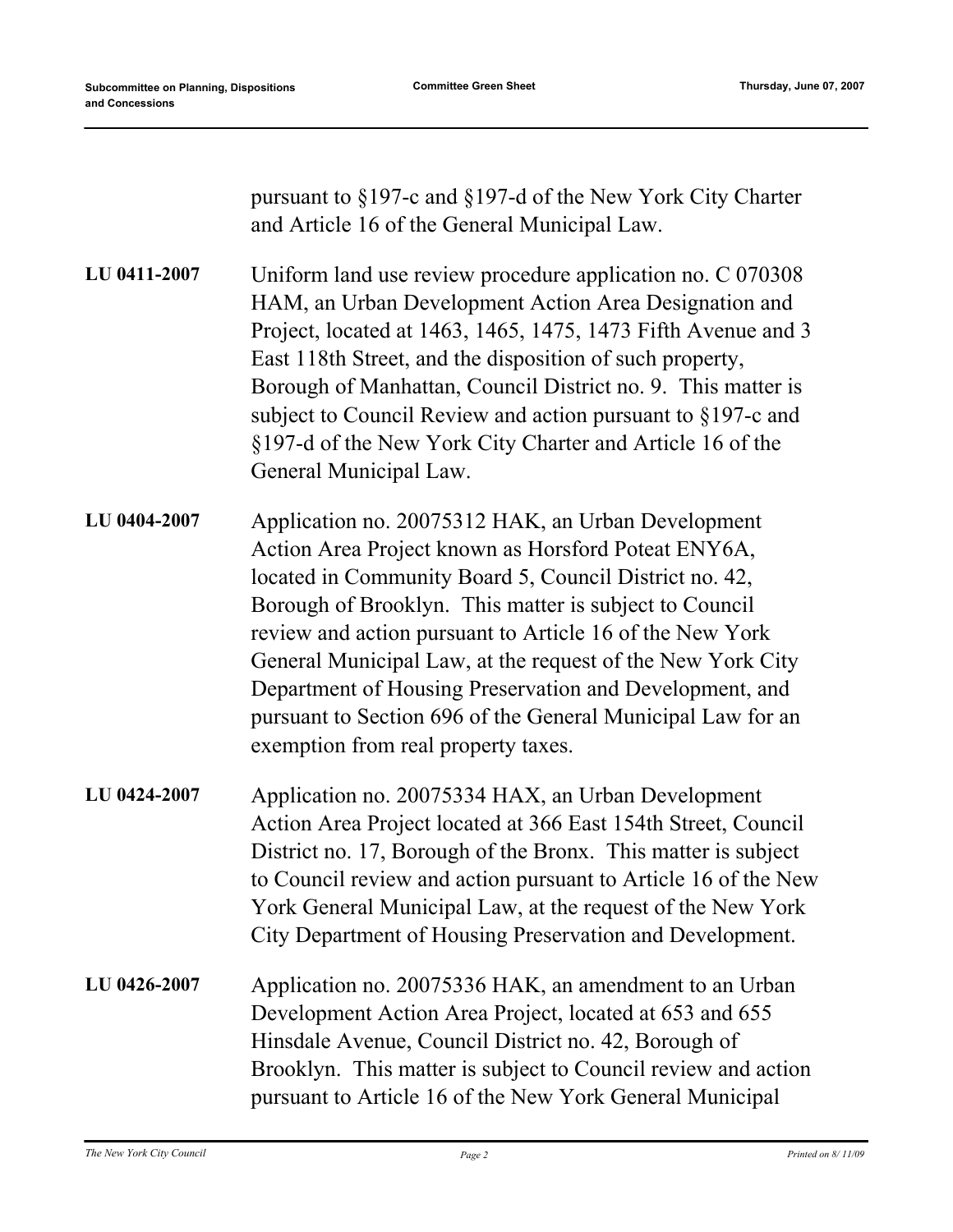Law, at the request of the New York City Department of Housing Preservation and Development, and pursuant to Section 696 of the General Municipal Law for an exemption from real property taxes.

- Application no. 20075379 HAK, an Urban Development Action Area Project known as TNS Development, located in Community Board 16, Council District no. 37, Borough of Brooklyn. This matter is subject to Council review and action pursuant to Article 16 of the New York General Municipal Law, at the request of the New York City Department of Housing Preservation and Development, and pursuant to Section 696 of the General Municipal Law for an exemption from real property taxes. **LU 0438-2007**
- Application no. 20075380 HAK, an Urban Development Action Area Project located at 178 Milford Street, Council District no. 37, Borough of Brooklyn. This matter is subject to Council review and action pursuant to Article 16 of the New York General Municipal Law, at the request of the New York City Department of Housing Preservation and Development, and pursuant to Section 696 of the General Municipal Law for an exemption from real property taxes. **LU 0439-2007**
- Application no. 20075383 HAK, an Urban Development Action Area Project located at 379 and 377 Hopkinson Avenue and 195 Patchen Avenue, Council District no. 41, Borough of Brooklyn. This matter is subject to Council review and action pursuant to Article 16 of the New York General Municipal Law, at the request of the New York City Department of Housing Preservation and Development, and pursuant to Section 696 of the General Municipal Law for an exemption from real property taxes. **LU 0442-2007**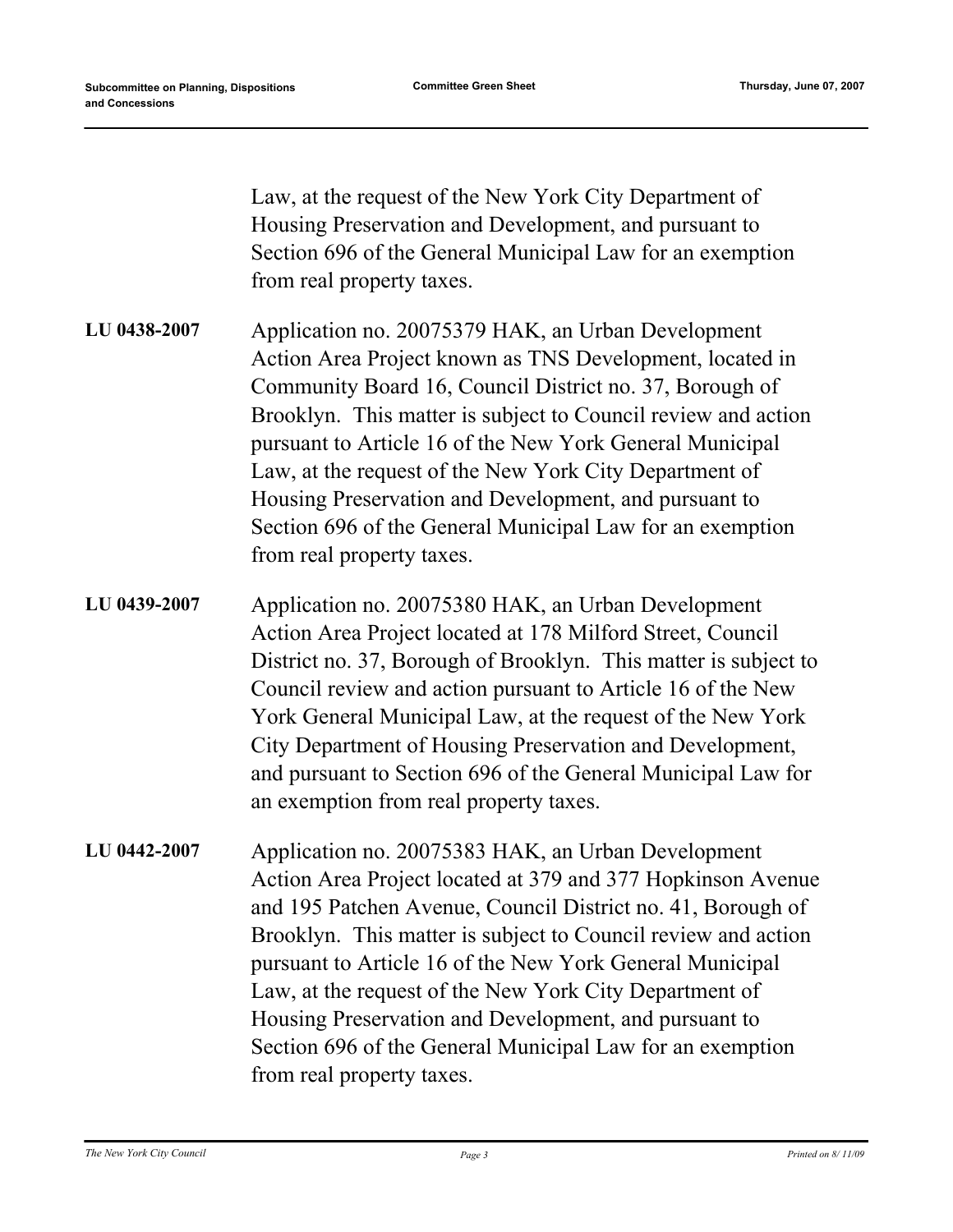| LU 0443-2007 | Application no. 20075384 HAQ, an Urban Development<br>Action Area Project located at 107-20 Guy R. Brewer<br>Boulevard, Council District no. 28, Borough of Queens. This<br>matter is subject to Council review and action pursuant to<br>Article 16 of the New York General Municipal Law, at the<br>request of the New York City Department of Housing<br>Preservation and Development, and pursuant to Section 696 of<br>the General Municipal Law for an exemption from real<br>property taxes. |
|--------------|-----------------------------------------------------------------------------------------------------------------------------------------------------------------------------------------------------------------------------------------------------------------------------------------------------------------------------------------------------------------------------------------------------------------------------------------------------------------------------------------------------|
| LU 0444-2007 | Application no. 20075385 HAR, an Urban Development<br>Action Area Project located at 84 Poplar Avenue, Council<br>District no. 51, Borough of Staten Island. This matter is<br>subject to Council review and action pursuant to Article 16 of<br>the New York General Municipal Law, at the request of the<br>New York City Department of Housing Preservation and<br>Development.                                                                                                                  |
| LU 0449-2007 | Application no. 20075474 HAK, an Urban Development<br>Action Area Project located at 269 Lee Avenue, Council<br>District no. 33, Borough of Brooklyn. This matter is subject to<br>Council review and action pursuant to Article 16 of the New<br>York General Municipal Law, at the request of the New York<br>City Department of Housing Preservation and Development,<br>and pursuant to Section 696 of the General Municipal Law for<br>an exemption from real property taxes.                  |
| LU 0461-2007 | Application no. 20075520 HAQ, an Urban Development<br>Action Area Project located at 37-60 98th Street, Council<br>District no. 21, Borough of Queens. This matter is subject to<br>Council review and action pursuant to Article 16 of the New<br>York General Municipal Law, at the request of the New York<br>City Department of Housing Preservation and Development.                                                                                                                           |